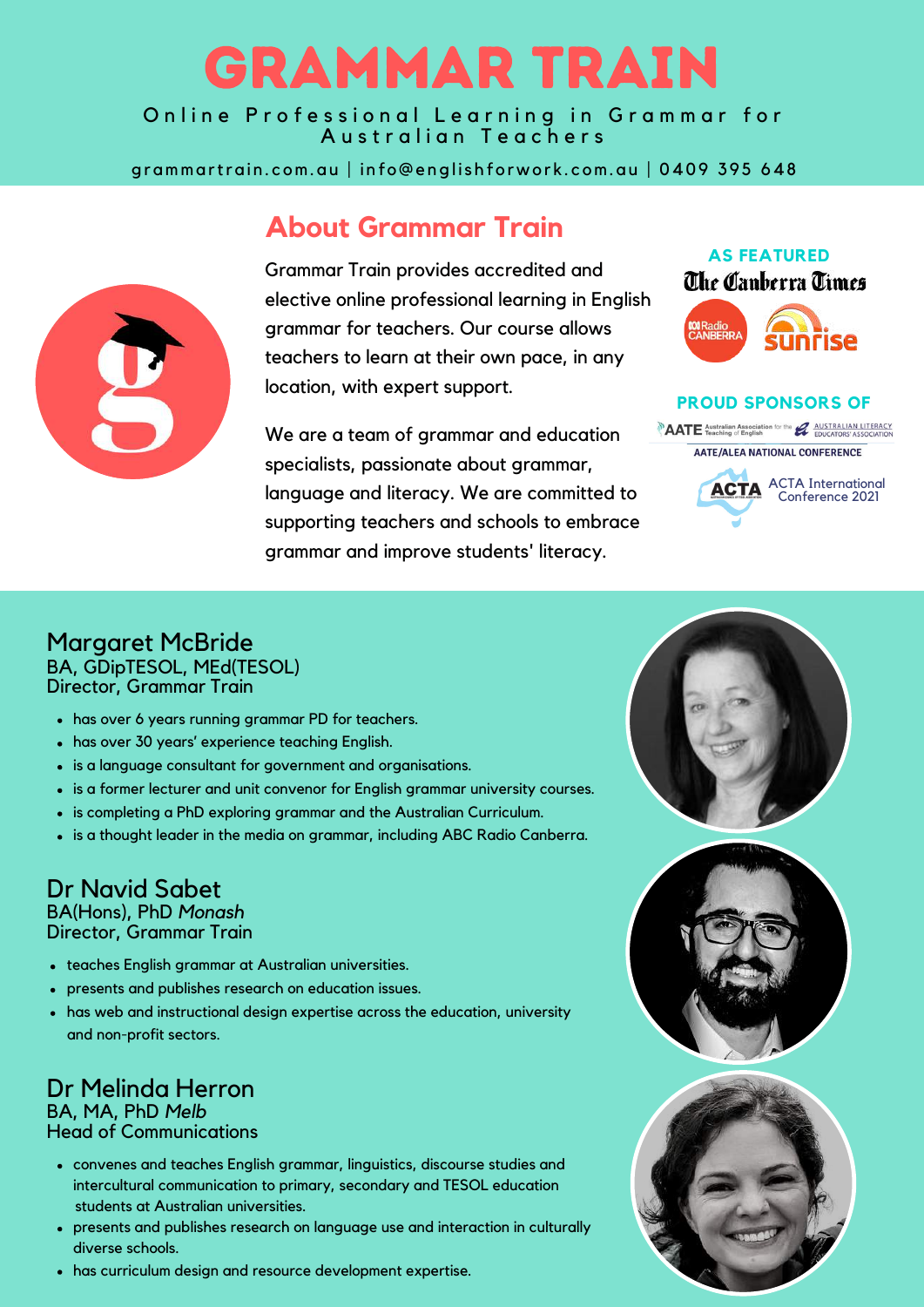## **OUR STORY OUR STORY** Supporting teachers in a pandemic

We are a Canberra-based organisation which has delivered professional development in grammar to hundreds of teachers since 2015.

In 2020, when COVID-19 restrictions hit, Margaret McBride could no longer deliver face-to-face workshops.

Amid the COVID-19 lockdowns and emerging challenges for schools, teachers continued to approach Margaret for help with grammar.

So Dr Navid Sabet - an instructional designer and fellow educator - joined forces with Margaret to convert the course to online learning!

Our new learning platform **[GrammarTrain.com.au](http://www.grammartrain.com.au/)** can support teachers anytime, anywhere, at their own pace - with expert support.

Dr Melinda Herron - a linguistics lecturer and teacher trainer - then joined our team to design free classroom resources and provide further support to teachers.

# **Our story in the news**

https://canberraweekly.com.au/mother-and[son-helping-teachers-win-the-grammar-wars/](https://canberraweekly.com.au/mother-and-son-helping-teachers-win-the-grammar-wars/)

# **Inrise**

#### Sunrise - Watch & Stream Sunrise with **Natalie Barr and David Koch Online**

Watch, Stream & Catch Up with your favourite Sunrise episodes on 7plus. Wake up to a better breakfast with Natalie Barr and David Koch for all...

> <https://7plus.com.au/sunrise> 16 August 2021



After 27 years of teaching English and grammar at CIT and UC, along with PhD research on grammar teaching Margaret McRride decided to help teachers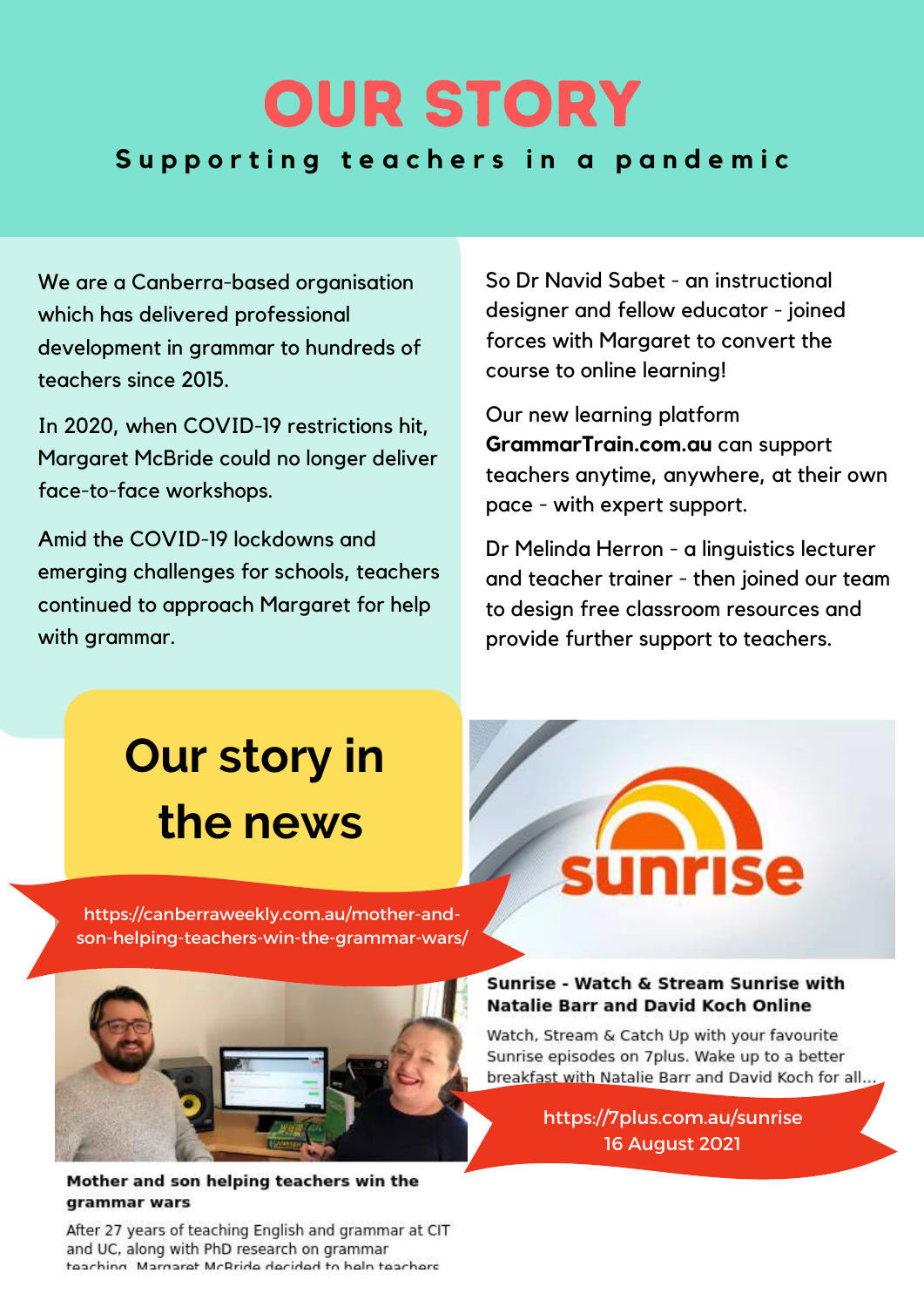# GRAMMAR: A HOT TOPIC



Grammar teaching skipped two generations. Now it's back with purpose

#### Put your knowledge of grammar to the test.

The Canberra Times / Sarah Lansdown / Apr 11

[https://www.canberratimes.com.au/story/6](https://www.canberratimes.com.au/story/6990167/grammar-teaching-skipped-two-generations-now-its-back-with-purpose/) 990167/grammar-teaching-skipped-twogenerations-now-its-back-with-purpose/

#### TALKING ALL THINGS GRAMMAR ON ABC RADIO CANBERRA

Margaret has been a regular guest on ABC Radio's 'Sunday Brunch' with host Kim Huynh.

She talks with Kim about grammar and answers the questions ('grammar grumbles') of listeners who call and text in.

Eg. [https://www.abc.net.au/.../sundayb.../sunday-](https://www.abc.net.au/radio/canberra/programs/sundaybrunch/sunday-brunch/13317340?fbclid=IwAR0g2TXCqzooTeLTNF8rfXYqtYxaiDjnuDap6PqxXtMjoaTlBiyVGzulhpY) brunch/1331734[0](https://www.abc.net.au/radio/canberra/programs/sundaybrunch/sunday-brunch/13317340?fbclid=IwAR0g2TXCqzooTeLTNF8rfXYqtYxaiDjnuDap6PqxXtMjoaTlBiyVGzulhpY)

#### CANBERRA TIMES ARTICLE & GRAMMAR QUIZ

Grammar in Australian schools has been and continues to be a hot topic in the media.

Our director, Margaret McBride, was interviewed by The Canberra Times about grammar and the Australian Curriculum.

We developed a **Grammar Quiz** for the Canberra Times which was a great success.



**Canberra Technology Park, Watson, Ngunnawal Country, ACT 2602 0409 395 648 • info@englishforwork.com • [www.grammartrain.com.au](http://www.grammartrain.com.au/)**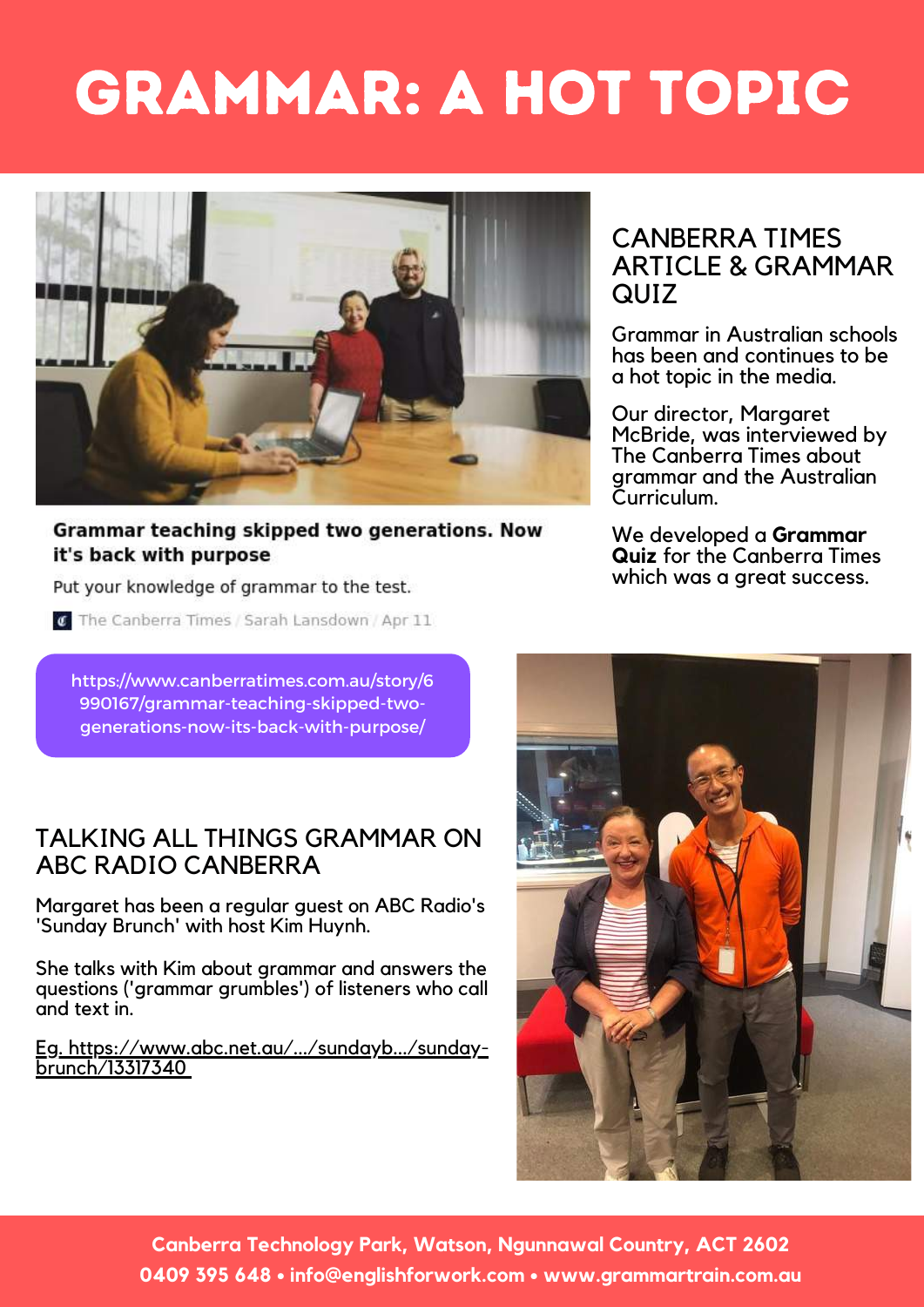# WHY GRAMMAR?

Grammar is a useful and powerful tool for communicating with each other and expressing ourselves.

- Grammar is an essential part of the Australian Curriculum and is critical to students' literacy development. *(ACARA n.d; DET 2018).*
- Many teachers have come from educational backgrounds where grammar was not taught. *(The Review of the Australian Curriculum Final Report 2014)*
- Extensive international research indicates that teachers lack sufficient grammatical knowledge. *(Myhill 2005; Clark 2010; Jeurissen 2010; Dean 2016)*
- In Australia, teachers' grammatical knowledge has been identified as a critical issue. *(Harper & Rennie 2009; Jones & Chen 2012; MacFarlane 2015; MacKenzie 2016)*

### **Grammar is a core part of literacy (ACARA).**



- The Australian (16 Aug 2021) 'Decline in English standards began when schools stopped teaching grammar'
- The Australian (26 July 2021) ['Whatever](https://www.theaustralian.com.au/commentary/letters/whatever-happened-to-teaching-grammar-even-our-teachers-struggle-with-it/news-story/b114d6bb5c9f52f7966225e9b477afc7) happened to teaching grammar ... even our teachers struggle with it'
- The Guardian (9 Feb 2021) 'Parents, don't worry if your child knows more about grammar than you do'
- The Guardian (27 Jan 2021) 'Teach grammar to nurture creativity, not crush it'
- Sydney Morning Herald (19 Sept 2020) 'Writing wrongs: Our society is about to hit a literacy crisis'
- Sydney Morning Herald (16 Sept 2020) 'Half of NSW teachers say they were poorly trained to teach writing'



**@GrammarTrain**

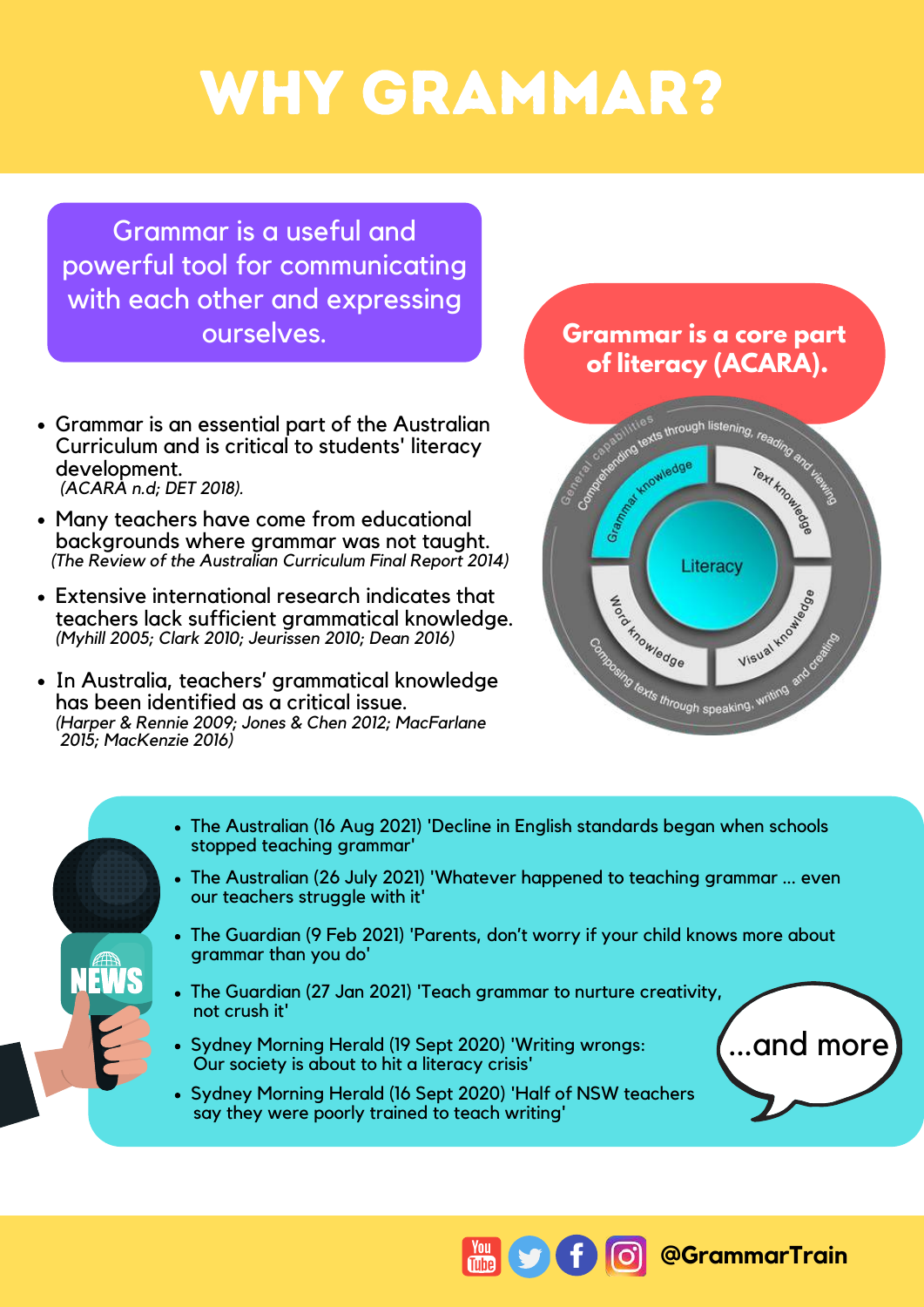

## OUR COURSE HELPS TEACHERS TO:

- understand the fundamentals of English grammar as outlined in the Australian Curriculum.
- develop confidence in using grammatical terminology.
- analyse the grammar of texts, identify errors and apply this knowledge to their teaching.
- use grammar to improve students' literacy skills.
- understand the needs of students from diverse linguistic backgrounds.

| <b>III Lasses Denser</b>                          |            |
|---------------------------------------------------|------------|
| <b>Children</b>                                   |            |
| D Arida's Station about                           |            |
| <b>Professions</b>                                |            |
| [3] Patrick T-Charge Universities of Ministersine |            |
| <b>Marinez</b>                                    | и такимент |
|                                                   |            |

## OUR COURSE SUPPORTS SCHOOLS TO:

- achieve their literacy goals.
- provide teachers with vital knowledge their teacher training/schooling did not provide.
- produce consistent, accurate, clear student reports and other communications.
	- champion confident, knowledgeable and effective literacy-focused teaching teams.
	- improve NAPLAN results.
	- enhance teachers' knowledge about language so it is translated into effective pedagogy.

## **Grammar doesn't have to be daunting...or boring!**

We support teachers! We aim to provide a caring and encouraging professional learning environment where teachers can refresh/enhance their knowledge and confidence.

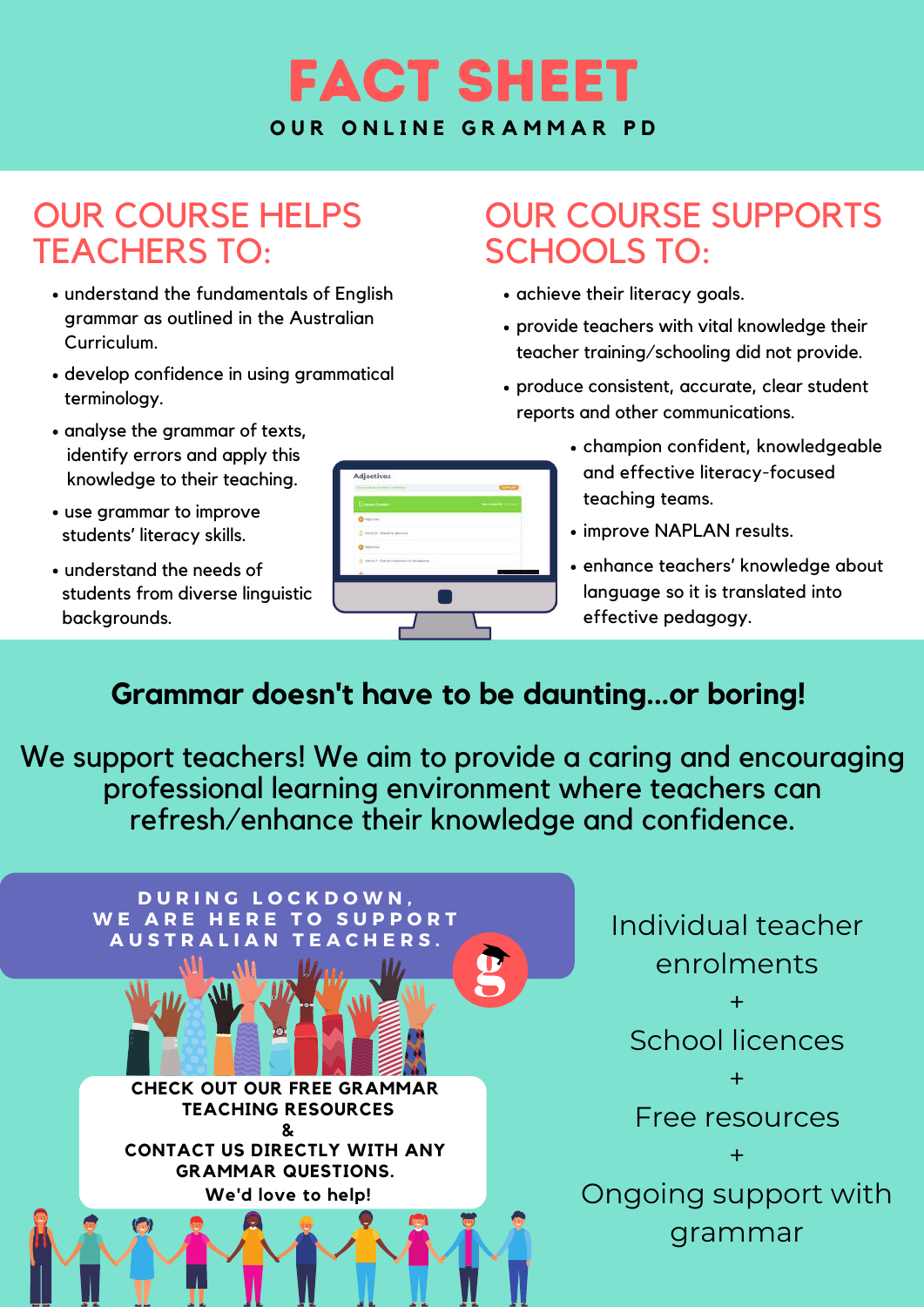# THE GREAT GRAMMAR DEBATE!

**Ac cording to an ar ti c le in the LA Times , mar r iage counsel lor s sometimes need to resolve couples ' grammar di sputes !**





Facebook, Twitter and school staffrooms are also regularly filled with heated debates about grammar!

At Grammar Train, we are here to settle these debates! Our animated series 'Grammar Grabs' tackles them head on.



Watch Professor Moses Illusion end staffroom debates about Practice vs Practise before report time!